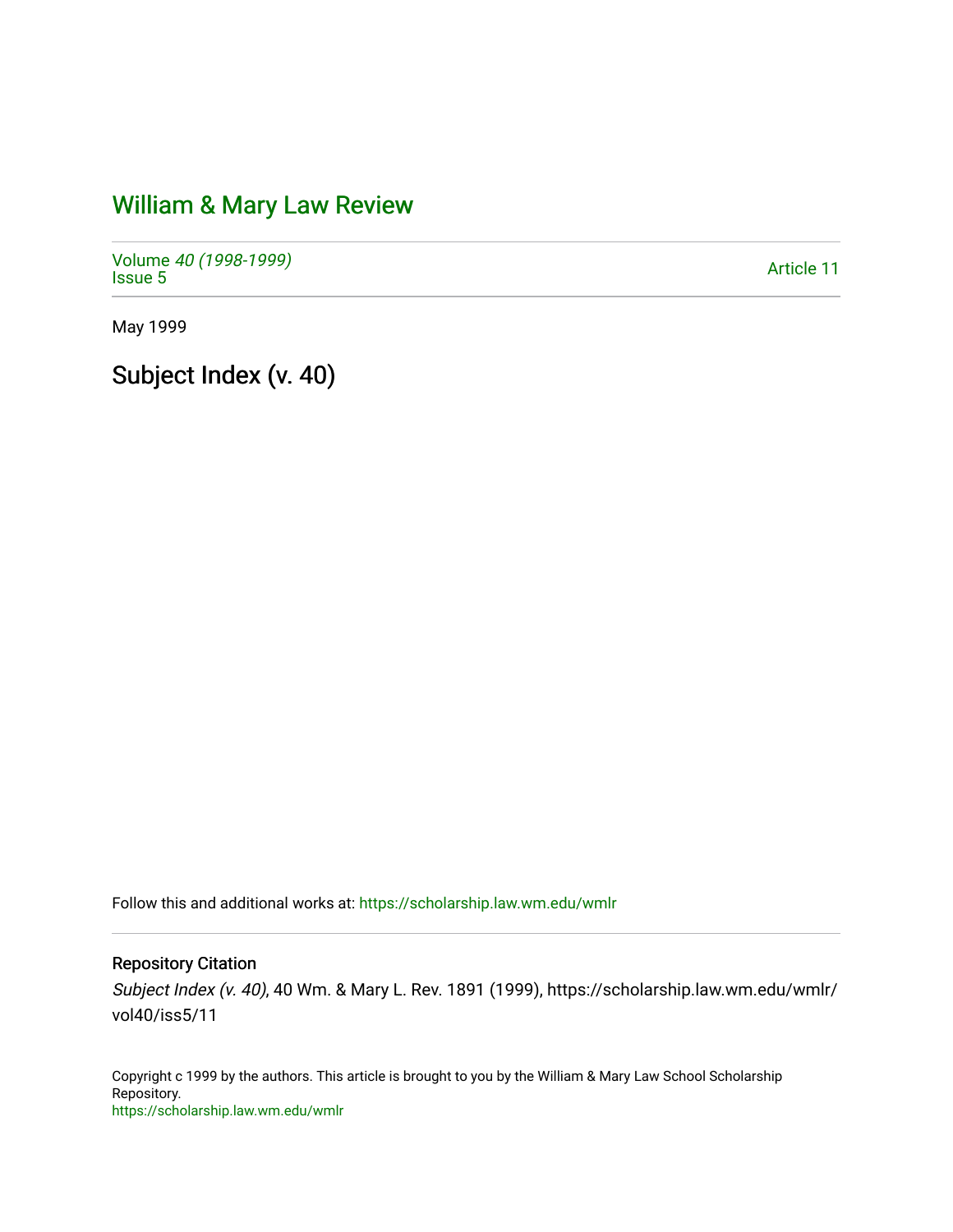# **SUBJECT INDEX**

#### **CVIL RIGHTS LITIGATION**

#### Amy Laderberg, **The** 'Dirty *Little Secret" Why Class Actions Have Emerged as the Only Viable Option for Women Inmates Attempting to Satisfy the Subjective Prong of the Eighth Amendment in Suits for Custodial Sexual Abuse* **..... 279**

#### **CONSTITUTIONAL LAW**

Anita L. Allen, *Coercing Privacy* .......... **723**

Lynn **A.** Baker **&** Samuel H. Dinkin, *Getting from Here to There: The Rebirth of Constitutional Constraints on the Special Interest State* ....... **515**

Lawrence **C.** Becker, *Crimes Against Autonomy: Gerald Dworkin on the Enforcement of Morality* .... **959**

Neal Devins, *Reflections on Coercing Privacy* .................. **795**

Elizabeth Garrett, *A Fiscal Constitution with Supermajority Voting Rules* **.** 471

Lino A. Graglia, *Transferring Policymaking Power to Judges-The Effect of Judicially Enforceable Constitutional Restraints-Is Not a Defensible Alternative to Majority Rule* ........... **505**

Cynthia King *Fighting the Devil We Don't Know:* Kansas v. Hendricks, *A Case Study Exploring the Civilization of Criminal Punishment and Its Ineffectiveness in Preventing Child Sexual Abuse* ....... 1427

Amy Laderberg, *The "Dirty Little Secret": Why Class Actions Have Emerged as the Only Viable Option for Women Inmates Attempting to Satisfy the Subjective Prong of the Eighth Amendment in Suits for Custodial Sexual Abuse .....* **279** Linda **C.** McClain, *Reconstructing Tasks forA Liberal Feminist Conception of Privacy ................* **759** John **0.** McGinnis & Michael B. Rappaport, *Supermajority Rules as A Constitutional Solution .....* **365** John **0.** McGinnis **&** Michael B. Rappaport, *Still a Solution: In Further Support of Spending Supermajority Rules .......* **<sup>527</sup> CONSTITUTIONAL LAW-AMERICAN LEGAL HISTORY** Bradley **C.** Bobertz, *The Brandeis Gambit: The Making of America's First Freedom, 1909-1931 ........* **557** Michael **J.** Gerhardt, *Ackermania: The Quest for a Common Law of Higher Lawmaking .............* **1729** H. Jefferson Powell, *The Founders and the President's Authority Over Foreign Affairs ...........* 1471 **CONTRACTS** Brian Bix, *Bargaining in the Shadow of Love: The Enforcement of Premarital Agreements and How We Think About Marriage .................* 145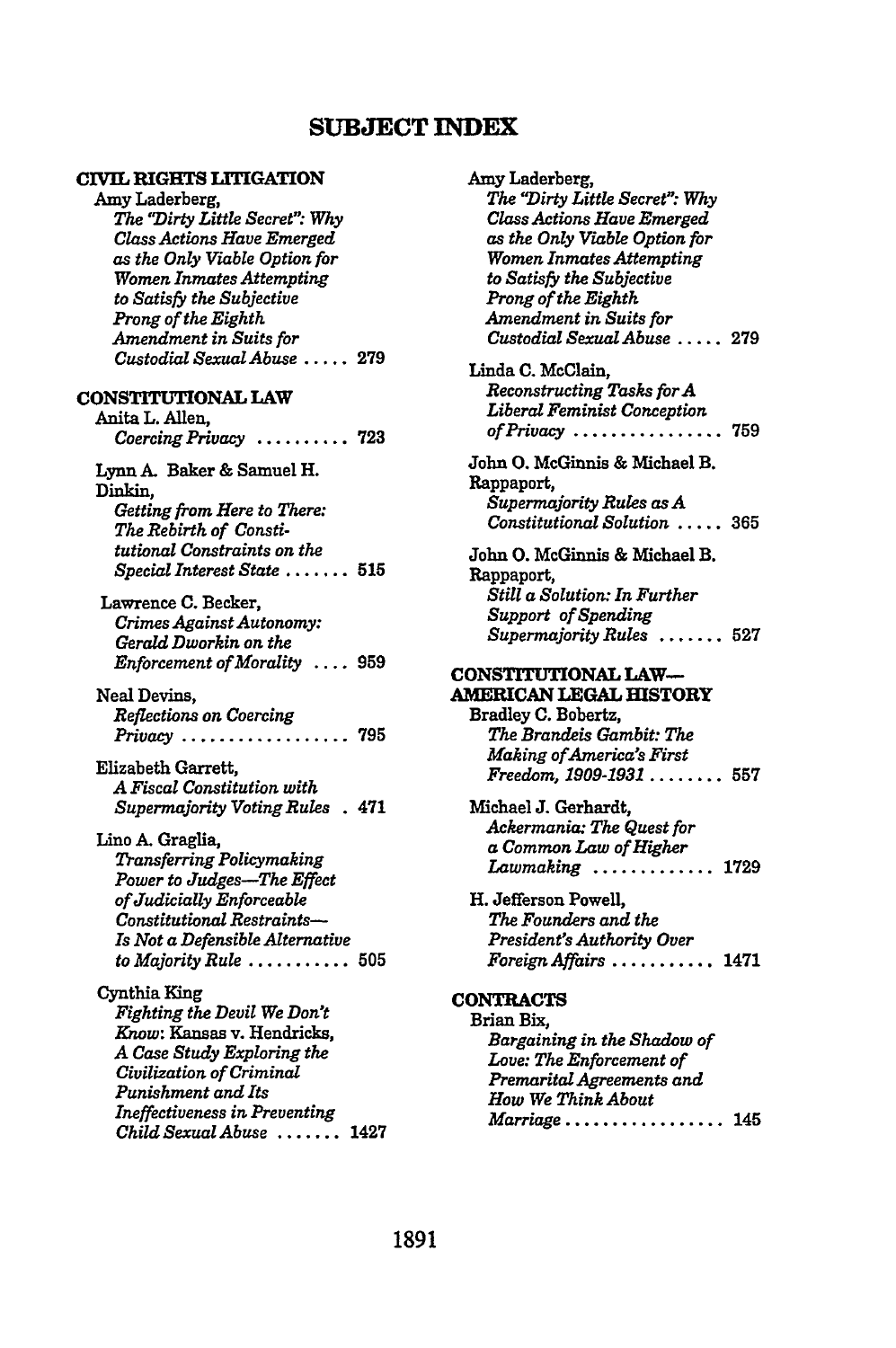# **CRIMINAL LAW Aaron S. Book,** *Shame On You: An Analysis Modern Shame Punishment as an Alternative to Incarceration .............* 653 Gerald Dworkin, *Devlin Was Right: Law and the Enforcement of Morality* .... **927** Cynthia King, *Fighting the Devil We Don't Know:* Kansas v. Hendricks, *A Case Study Exploring the Civilization of Criminal Punishment and Its Ineffectiveness in Preventing Child Sexual Abuse .......* <sup>1427</sup> Jeffrie **G.** Murphy, *Moral Reasons and the Limitation of Liberty .......* <sup>947</sup> Christopher Slobogin, *Psychiatric Evidence in Criminal Trials: To Junk or Not To Junk? . . . . . . . . . . . . . . . 1* Lawrence M. Solan, *Law, Language, and Lenity* ... **57 CRIMINAL PROCEDURE** David **E.** Carney, *Waiver of the Right to Appeal Sentencing in Plea Agreements with the Federal Government* ............. **1019 ENVIRONMENTAL LAW** David W. Lannetti, *Arranger Liability Under the Comprehensive Environmental Response, Compensation, and Liability Act (CERCLA):*

*Judicial Retreat From*

*Legislative Intent ..........* **805**

| <b>EVIDENCE</b><br>Edward J. Imwinkelried,                          |
|---------------------------------------------------------------------|
| Whether the Federal Rules of<br>Evidence Should be Conceived        |
| as a Perpetual Index Code:                                          |
| Blindness is Worse than                                             |
| Myopia<br>159                                                       |
| Mark R. Patterson,<br>Conflicts of Interest in                      |
| Scientific Expert Testimony . 1313                                  |
| Christopher Slobogin,                                               |
| Psychiatric Evidence in Criminal                                    |
| Trials: To Junk or Not To<br>$Junk$ ?<br>. . 1                      |
| Glen Weissenberger,                                                 |
| Evidence Myopia: The Failure                                        |
| To See The Federal Rules of<br>Evidence as a Codification of the    |
| Common Law  1537                                                    |
| Glen Weissenberger,                                                 |
| The Elusive Identity of The                                         |
| Federal Rules of Evidence . 1611                                    |
| <b>FAMILY LAW</b>                                                   |
| Brian Bix.<br>Bargaining in the Shadow of                           |
| Love: The Enforcement of                                            |
| Premarital Agreements and                                           |
| How We Think About<br>$\emph{Marriage} \dots \dots \dots$<br>. .145 |
|                                                                     |
| <b>FEDERAL COURTS</b>                                               |
| Donald H. Zeigler,<br>Gazing Into the Crystal Ball:                 |
| Reflections on the Standards                                        |
| <b>State Judges Should Use to</b>                                   |
| Ascertain Federal Law  1143                                         |
| FEMINIST JURISPRUDENCE                                              |
| Kathryn Abrams,<br>From Autonomy to Agency:                         |
| Feminist Perspectives on Self-                                      |
| $Direction \dots \dots \dots \dots$<br>805                          |
| Anita L. Allen,                                                     |

*Coercing Privacy ..........* 723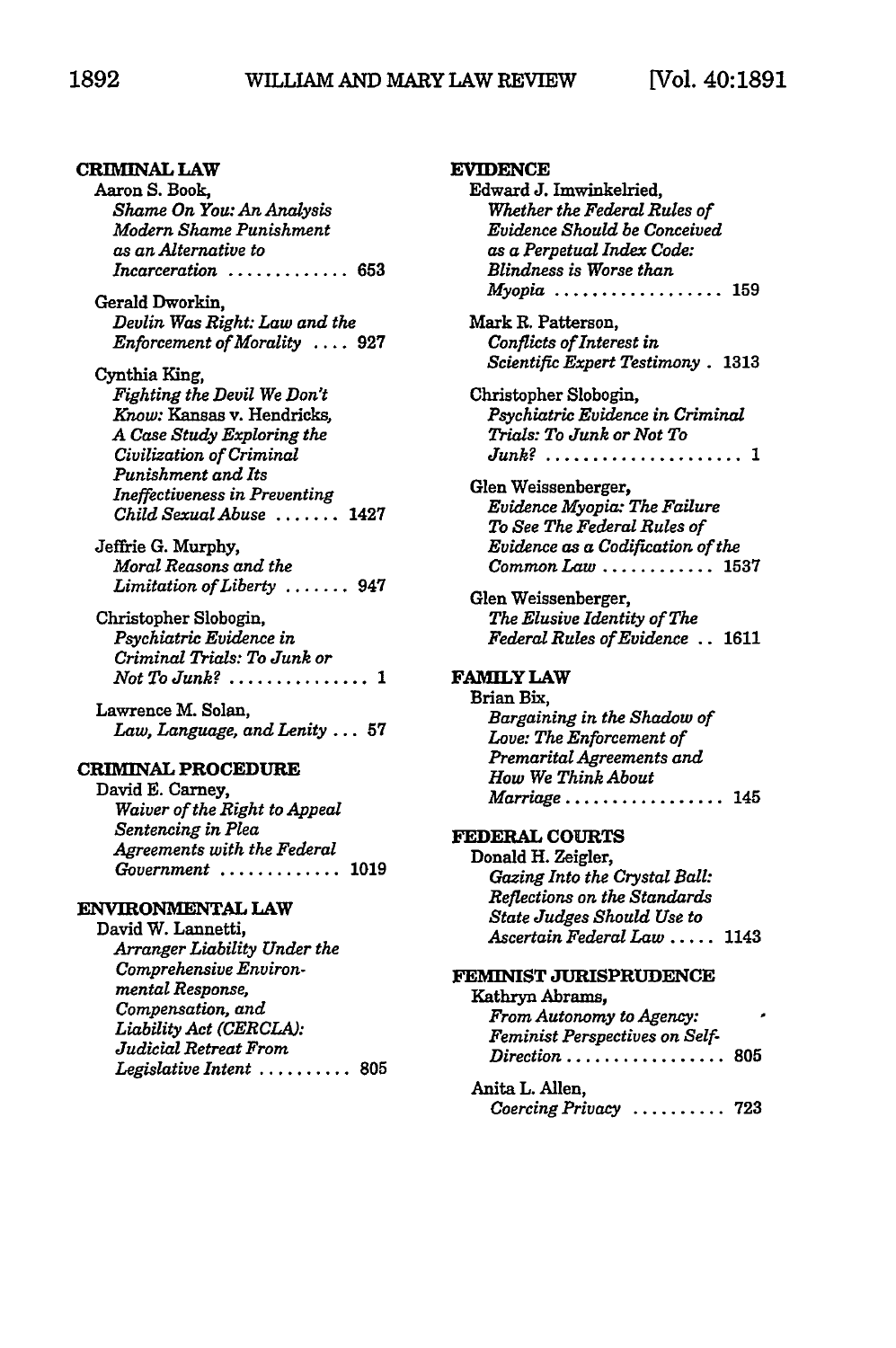# INDEX--SUBJECT **1999] 1893**

| Neal Devins.            |  |
|-------------------------|--|
| Reflections on Coercing |  |
|                         |  |

Thomas **E.** Hill, Jr., *Autonomy and Agency ......* **<sup>847</sup>**

Linda **C.** McClain, *Reconstructing Tasks for A Liberal Feminist Conception of Privacy ................* **759**

Judy Scales-Trent, *Oppression, Lies, and the Dream of Autonomy ........* **857**

#### **FEMINIST JURISPRUDENCE-AMERICAN LEGAL** HISTORY

Mary Becker, *The Sixties Shift to Formal Equality and the Courts: An Argument for Pragmatism and Politics ..............* **209**

# **GOVERNMENT CONTRACTS**

Sean **M.** Watts, Boyle v. United Technologies Corp. *and the Government Contractor Defense: An Analysis Based on the Current Circuit Split Regarding the Scope of the Defense ..................* 687

#### **INTERNATIONAL LAW**

Kathleen **M.** Kedian, *Customary International Law and International Human Rights Litigation in United States Courts: Revitalising the Legacy of* The Paquete Habana ................. 1395

# **JURISPRUDENCE**

Lawrence **C.** Becker, *Crimes Against Autonomy: Gerald Dworkin on the Enforcement of Morality* .... **959**

Gerald Dworkin, *Devlin Was Right: Law and the Enforcement of Morality* .... 927

| William A. Galston,<br>Expressive Liberty, Moral<br>Pluralism, Political<br>Pluralism: Three Sources of<br>Liberal Theory $\ldots \ldots \ldots$<br>. 869                                                                                            |
|------------------------------------------------------------------------------------------------------------------------------------------------------------------------------------------------------------------------------------------------------|
| George W. Harris,<br>Reconstructing Galston's<br>Conception of State Neutrality 909                                                                                                                                                                  |
| Jeffrie G. Murphy,<br>Moral Reasons and the<br>Limitation of Liberty<br>.947                                                                                                                                                                         |
| Franklin G. Snyder,<br>Nomos, Narrative, and<br>Adjudication: Toward A<br>Jurisgenetic Theory of Law. 1621                                                                                                                                           |
| <b>LAND USE REGULATION</b><br>Kevin M. O'Neill.<br>Wireless Facilities Are a<br>Towering Problem: How Can<br>Local Zoning Boards Make<br>the Call Without Violating<br>Section 704 of the<br>Telecommunications Act of<br>1996?<br>$\ldots$ .<br>975 |
| <b>LIBERAL THEORY</b><br>Kathryn Abrams,<br>From Autonomy to Agency:<br>Feminist Perspectives on Self-<br>Direction<br>805                                                                                                                           |
| Anita L. Allen,<br>Coercing Privacy<br>$\ldots 723$                                                                                                                                                                                                  |
| Lynn A. Baker & Samuel H.<br>Dinkin.<br>Getting from Here to There:<br>The Rebirth of Consti-<br>tutional Constraints on the<br>$Special$ Interest State $\ldots \ldots 515$                                                                         |
| Neal Devins,<br>Reflections on Coercing<br>Privacy<br>795                                                                                                                                                                                            |
| Gerald Dworkin,<br>Devlin Was Right: Law and the<br>Enforcement of Morality  927                                                                                                                                                                     |